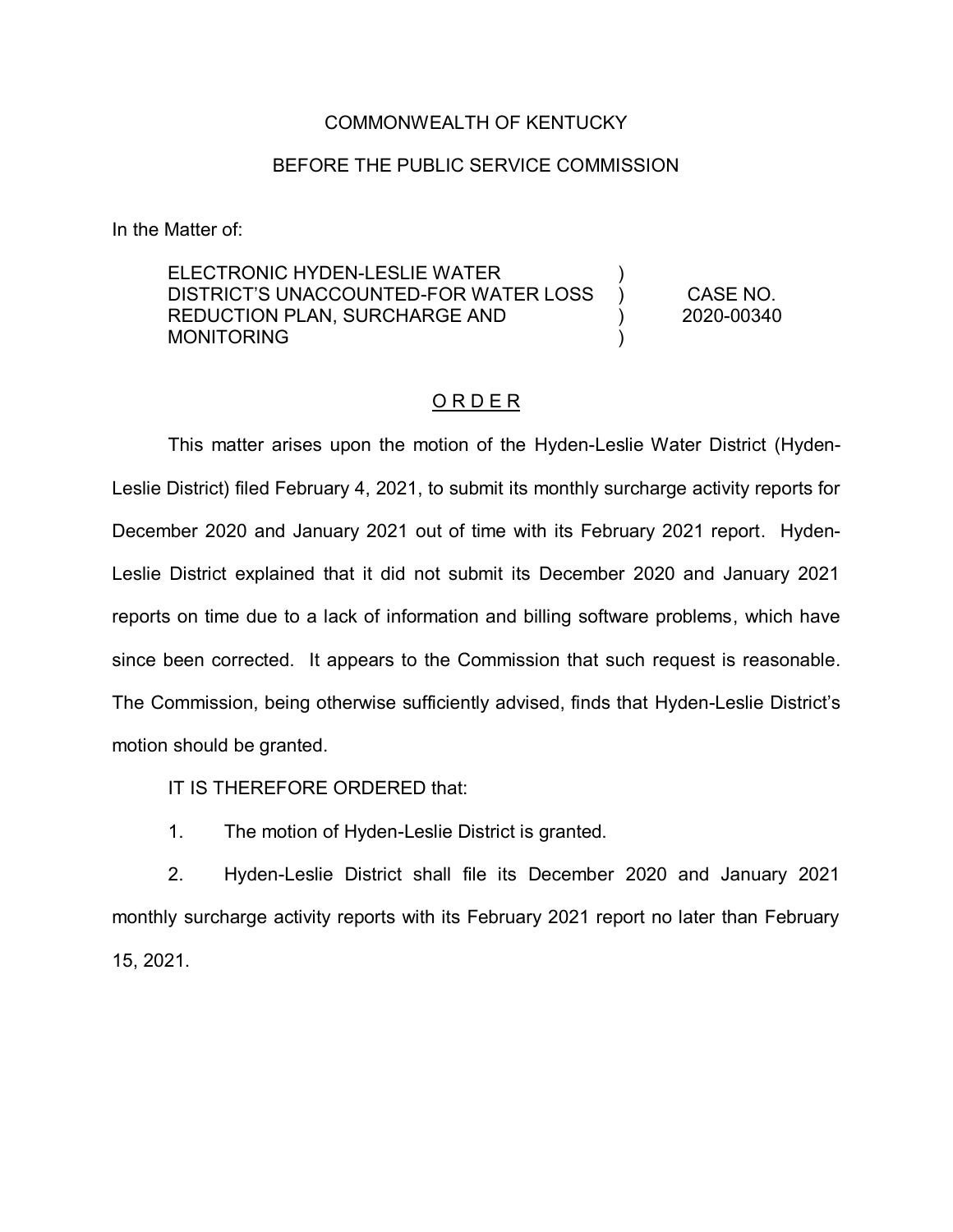By the Commission



ATTEST:

\_\_\_\_\_\_\_\_\_\_\_\_\_\_\_\_\_\_\_\_\_\_

Executive Director

Case No. 2020-00340